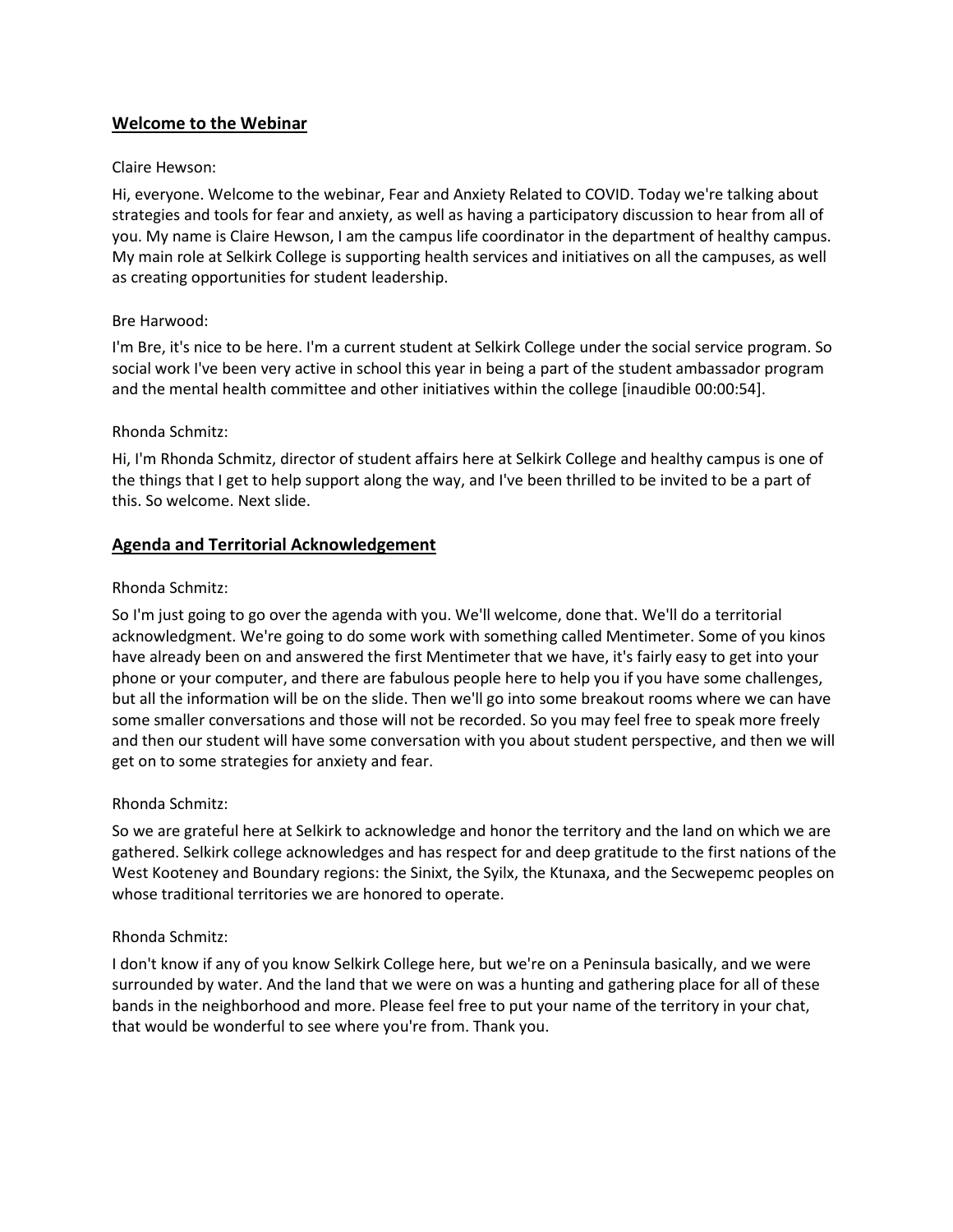# **Group Poll One**

#### Claire Hewson:

Okay. So this is our first group poll and discussion. So what I'm asking everyone to do is if they go on their phones, if they go to www.Menti.com and type in this code, we'll give you some time to do this. If you don't have your phone, you can use the computer. It won't delete the zoom, you can just open up a window and you don't need to sign up for anything. I really, really do encourage everyone to take the time to do this just because it's going to make this presentation a lot more engaging, and we really want to hear from you and hear your thoughts. If you do have any issues with the Mentimeter just send a message in the chat and someone can help you. But it's pretty self-explanatory and then you'll type in the code there.

#### Claire Hewson:

When we go to the Menti webpage, the code will also be at the top. So we could go to the Menti webpage, now actually. Oh, awesome. Some people are already putting in their words. My numbers... [inaudible 00:04:30]. So as more and more people are putting words in, you can see that the words that are bigger, that's how more people are feeling. So it seems like gardening, and reading, and baking seemed to be a popular activity. I don't know how home rentals are fun, but that's okay.

#### Claire Hewson:

Maybe we'll give it one or two more minutes. It looks like there's lots of technology on there too, video chatting and zooming with family. I really liked exploring future solutions. Maybe someone has a solution they want to share with us.

#### Rhonda Schmitz:

Just have to go to the grocery store and see that flour is always almost out?

Claire Hewson:

Yeah. Exactly.

### Claire Hewson:

Nice. Well, thank you so much for sharing everyone. We're going to keep switching back into the Menti to have these conversations. So, and you won't need to log in every time you can just put your phone away and pay attention to the presentation, and then when we go back, it will be saved on your phone. So if we can head back to the presentation.

### **What is anxiety?**

### Claire Hewson:

So what is anxiety? Anxiety is normal, and actually, everybody experiences anxiety at times. I would say it's probably weird if you didn't experience anxiety, it's a system in our body that helps us deal with real danger. So jumping out of the way of a speeding car, or to perform our best, which gives us motivation for let's say a presentation like this, I'm feeling a bit anxious, it really motivated me to prepare well. When you experience anxiety, your body's fight-flight-freeze response also called the adrenaline response is triggered.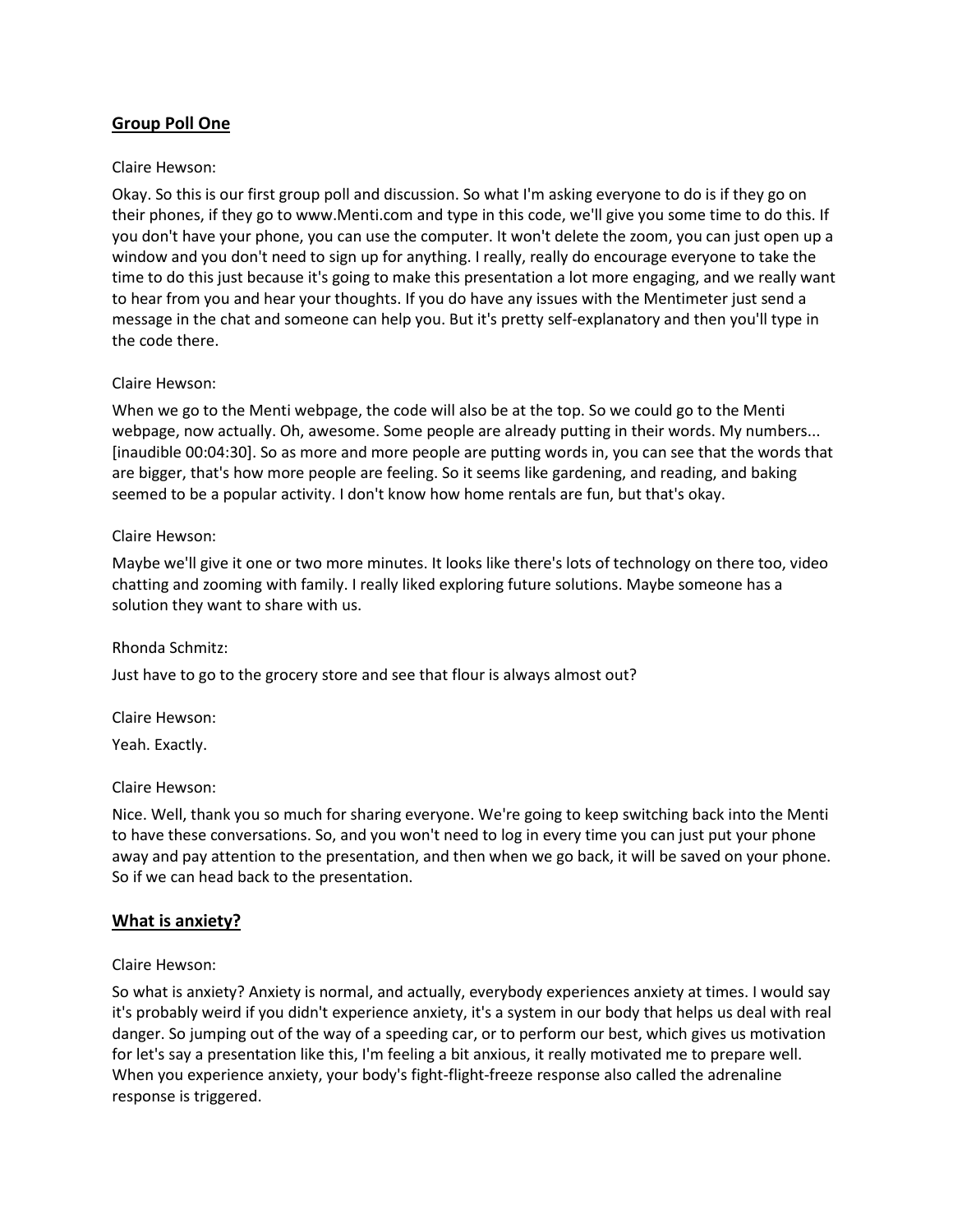Anxiety is a problem when your body reacts as if there is a danger when there is no real danger. So I really like comparing it to an alarm system. We all have this alarm system. It's a good alarm system, but we have issues when the alarm system is maybe overly sensitive. So if I'm going to a party with some of my friends and my alarm system is going off, even though I know it's a safe place, my friends are there. One in four people actually have an anxiety disorder for the duration of their life. And so I think it's good to normalize it, this is a common feeling, this is a common symptom, especially with what's going on right now. It's normal and okay to feel anxious. It's how we navigate that feeling is what matters.

# **Group Poll Two**

#### Claire Hewson:

If we go to the next slide, I think we're going to go to a group poll, which is the Menti. So if we go back onto our Menti website, I want to hear from you guys what's going on in your body because often with anxiety, we have very strong physical reactions. With all those physical reactions, doesn't sound like a good time, does it?

#### Claire Hewson:

So we'll give it one more minute. I really like looking, at seeing what's the most popular. It seems like trouble concentrating, racing heart rate, sleeplessness. That's sleeplessness is a huge one because that's often when you have that time to actually start thinking about things, and then your mind is spinning, and I always call it the hamster wheel when you're spinning and spinning in your anxiousness.

#### Rhonda Schmitz:

Trouble concentrating, has been something that many people are complaining about are just feeling a little bit lost. So that's consistent with the literature out there right now.

#### Claire Hewson:

Yeah. Fast breathing, and sweating, and dizziness, those sometimes connect a little bit more to panic attacks and those really acute feelings of anxiety. So what I want to share is that these physical reactions are normal and when your body thinks you're in danger you present these physical symptoms. So if we go back to the main slide.

### **Your Body's Response to Anxiety**

#### Claire Hewson:

Your body's response to anxiety. Anxiety can cause many sensations in our body as it prepares for danger. Mindfulness, and breathwork slows down the parasympathetic nervous system, which can slow heart rate and digestion and promote feelings of calm. So as the fight-flight-freeze system is activated, we start to feel these physical symptoms because our brain is alerting our body about danger. So breath, not only comes down that nervous system, but it also comes down the system that secretes cortisol, which is the stress hormone, which is what really ramps you up. And so I like sharing for me. sometimes my brain can go a bit more science-minded and it really normalizes what I'm feeling.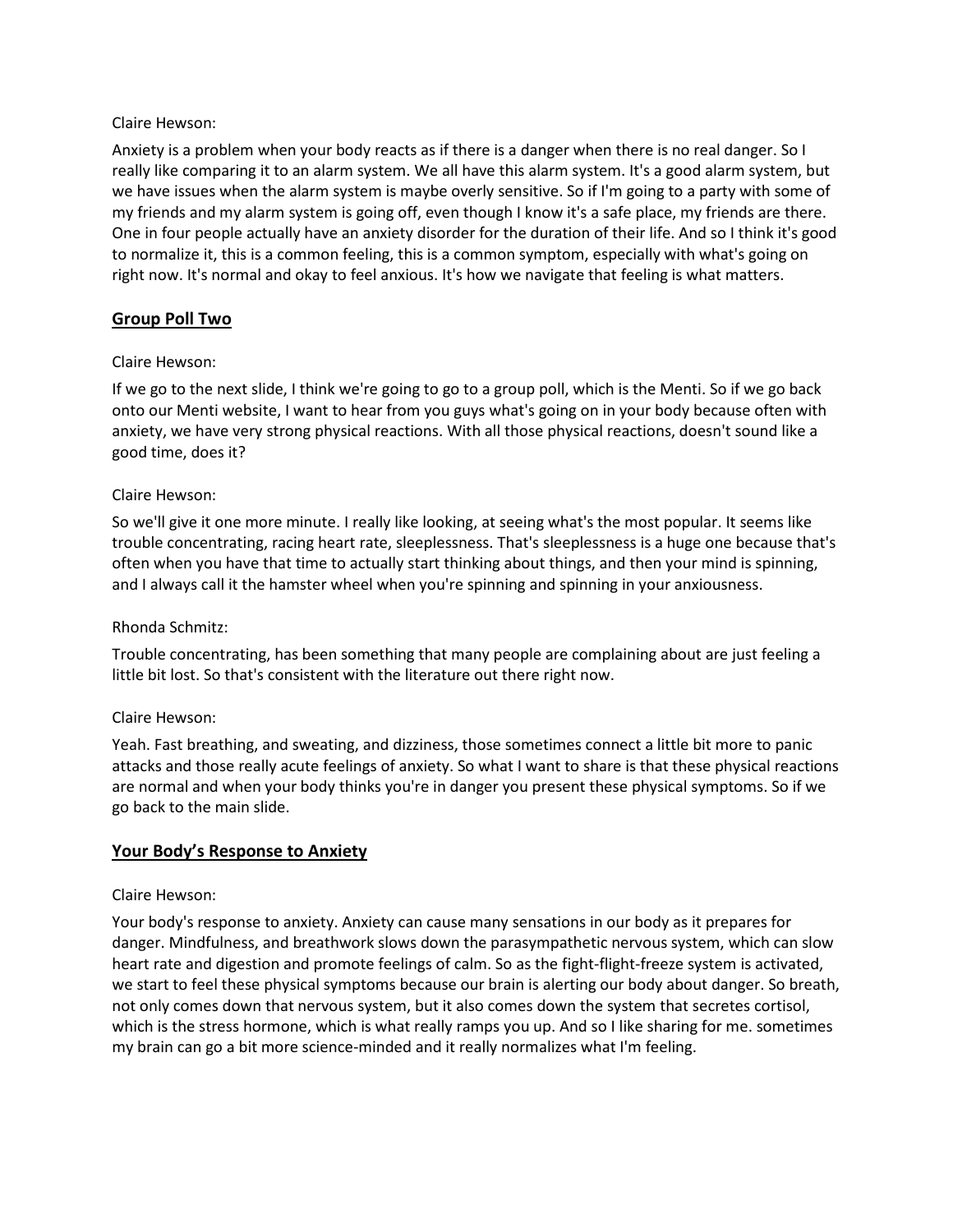The reason why we have a rapid heartbeat and rapid breathing is that when your body's preparing itself for action, it makes sure that there are enough blood and oxygen that is circulated to your muscle groups to make you jump away from that speeding car. With sweating, it actually cools the body and it also makes the skin more slippery and difficult if an animal is attacking you, or if a person is grabbing you.

#### Claire Hewson:

With nausea and an upset stomach, when faced with danger, the whole body shuts down all the systems and processes that aren't needed for survival. So the only systems and processes that are working are ones that are needed for survival. And I like this, because I was like, "Wow, we're just the superhuman race of survival and we're ready for it." But you don't need to survive when you go to a party with your friends. And so we are going to give you some strategies of how to work through that. And especially with COVID, navigating what is this normal anxiety and fear that I'm supposed to feel with COVID, and what is maybe abnormal? What is me with my alarm system, just getting triggered too quickly?

#### Claire Hewson:

So we can go to the next slide, please. So what I want to do before we really get started into the nittygritty is to practice what you preach and we're going to do a breathing video together. So it's a minute, which I know may feel like a long time, but I find even just talking about anxiety, sometimes I feel those symptoms of anxiety because I'm talking about them. So what I really want to do is hae this video slow down your parasympathetic nervous system, slow down the release of cortisol. If you want to, you can turn your camera off or you can close your eyes. And we're just going to honor ourselves with this one minute. So you'll breathe along as the triangles go out. So breathing in, and out. Full belly breaths, slowing down all those physical symptoms. Thank you for participating.

### **Group Poll Three**

### Claire Hewson:

Okay. So we're going back to the Menti. During COVID time, what are some strategies you have found to reduce anxiety and improve your overall wellness? And this is different than the first question I asked you, what you're doing for fun. So maybe what you're doing to reduce your anxiety and improve your overall wellness is the same, but it could be different. For me, sometimes having fun means having a glass of wine, but maybe it's not the same for reducing anxiety, improving my overall wellness. It's really nice seeing lots of walks, walking between meetings, exercising. I've found that I'm probably exercising more in shorter periods of time, but as soon as I have a break between a meeting, even just a 10-minute walk around the block, have some water and come back down.

#### Claire Hewson:

If we're thinking about a wellness wheel and looking at our health in terms of emotional health, or spiritual health or financial health, it's really nice to see that there's some spiritual health that people are comMenting on like gratitude or prayer, or maybe even yoga for some people is connecting to their more spiritual side. I really liked the answer of more unstructured time because, I do find with zoom meetings and constant things that are going on, it feels like everything is so structured to the minute. And so having that freedom to do whatever you want.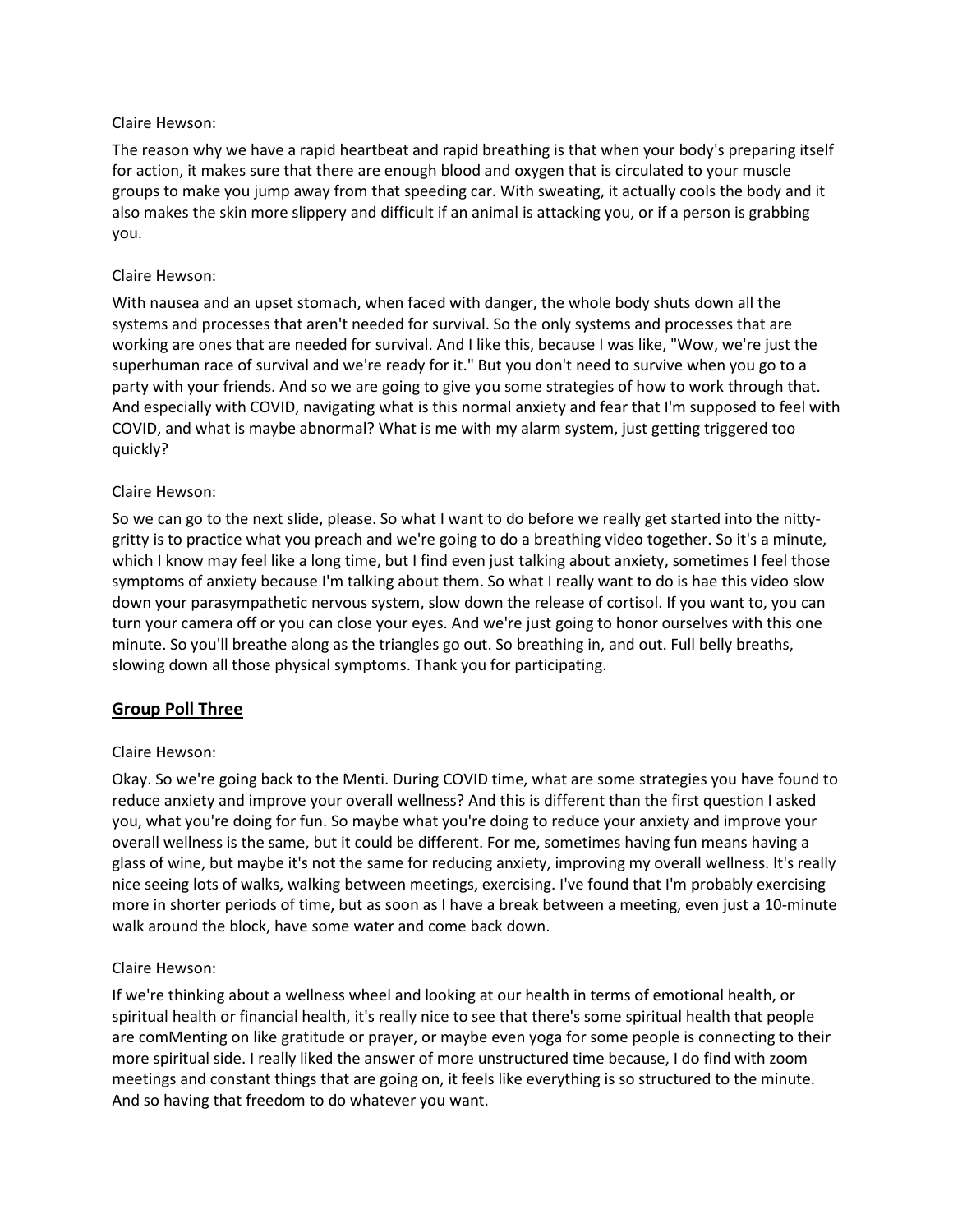There's some amazing strategies here, like counseling and talking about my fear and calling friends and talking to friends. As humans, we're such relational people, and when we're having to physically distance or sometimes maybe even quarantine yourself, if you've been in contact with someone, it's called physical distancing, not necessarily socially distancing. So it's really nice to see that people are still trying to communicate and connect with people.

### Claire Hewson:

And I'm noticing in the chat, someone said that their heart rate went from 77 down to 60 that's amazing. We hear about this breathwork all the time and we wonder if it even really does anything, but for all the people that make fun of the people that breathe, you just turn it into science, that's what I do, and it's pretty amazing. Kitty cuddles. Yes, I haven't seen too many pets in here, usually like dogs and cats are in there as well. Great. Thank you so much for participating. We can head back to the slide.

### **Breakout Rooms**

### Rhonda Schmitz:

So this next section here, we will be breaking out into breakout rooms. Bre, Claire, and myself will facilitate conversations based on these questions. There'll be about 10 minutes to have the conversation that the third question at the bottom actually is in case we have time for it, but we're thinking the first two, we'll take the 10 minutes, we'll see. And Duane will, Oh, no... if you don't feel like coming into the chat room, please feel free to come back out into the main room. And you can add some things onto the chat line if you like and participate that way. In 10 minutes, we'll get a two-minute warning that we need to come back to the main room. So that will happen automatically, you will be placed into the breakout room, and if you would like to come back to the main room, you'll see something on the right-hand corner that says you can leave. But we'd really love to hear your words because this is where we'll get some great information about what the institution can do to support you in this topic.

### Duane Seibel:

We still have a few of you in the main room, there is the ability to join a breakout room in the center of your screen. If you want to stay here for the next 10 minutes, that's fine as well. You have the ability at this point to open up the chatbot, that's available on the bottom of your screen and type in your responses here, and we'll share that with the rest of the people when they return. Thanks.

### **Report Back on Breakout Rooms**

### Rhonda Schmitz:

How does 10, 12 minutes go so fast? Thank you for that. That was an amazing conversation. Bre, Claire, and myself are going to take this opportunity just to talk briefly about some of the topics, not all that was shared, and so that the group can hear. We won't repeat things, but we will share out on your behalf. Bre, would you like to start?

### Bre Harwood:

Sure. We got to hear from a few different people. Some people who work within the institution and as well as some students, which was very cool. A lot of the consensus I heard was largely around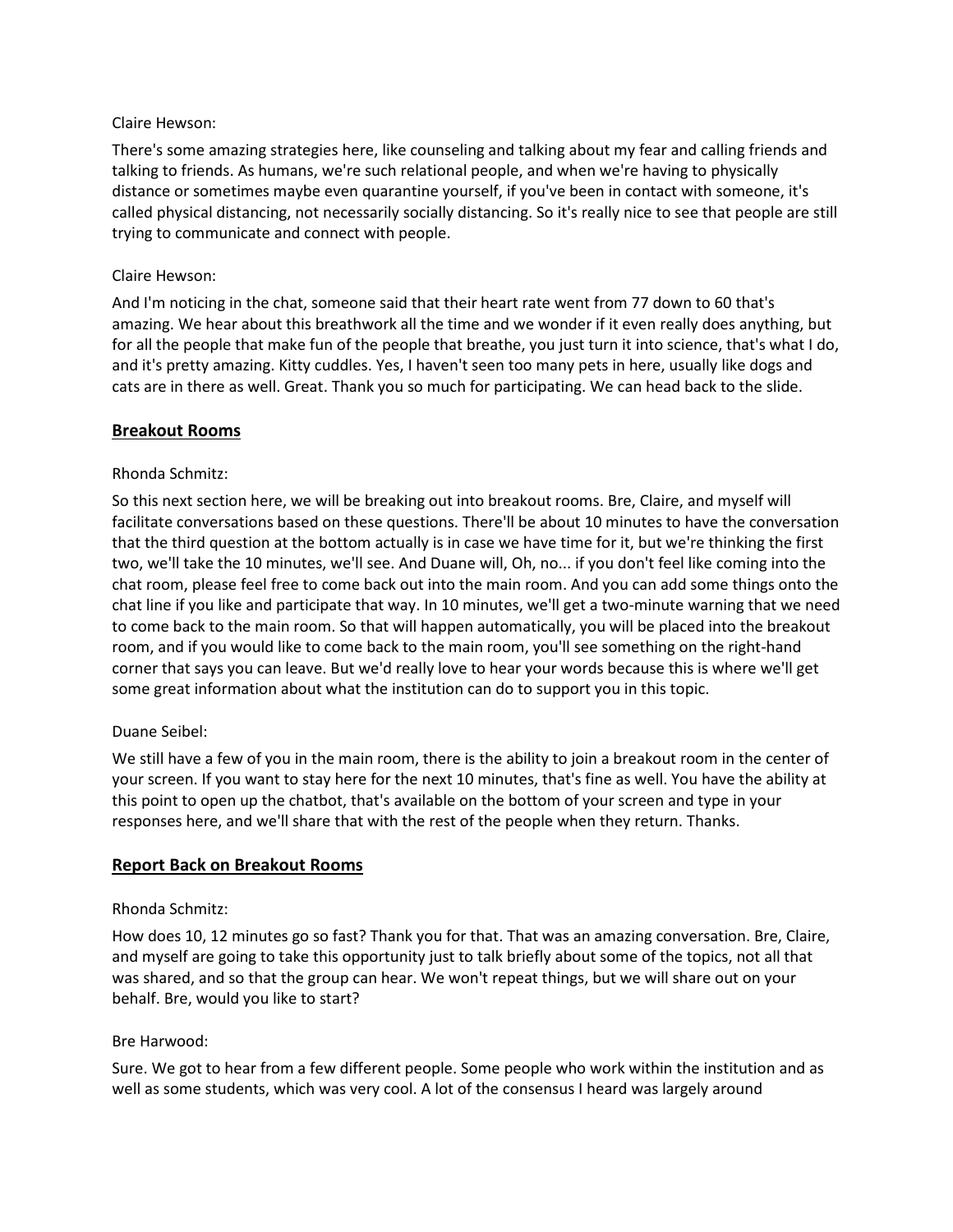uncertainty, sort of unknowns. Whether it be how to prepare the college, or considering the safety needs of everybody. The format of things are going to be in two online classes and whether or not those are going to be accessible or accommodating for people who don't always learn the best online or need more of that instructor for students interaction. Yeah.

#### Rhonda Schmitz:

Thank you. Claire, your perspective?

#### Claire Hewson:

I think in terms of worries or concerns what was first Mentioned, which I think is really valuable is that everything feels like a concern because everything's so new. We don't even know what we should be worried about and what we should be concerned about. And then just navigating the technology and the online use that yes, it's great, but how do we get those practical pieces in if we're doing things online. And for me, I think always like the student life and that social connection is a challenge.

#### Claire Hewson:

In terms of what institutions can do, I think there were some amazing ideas, what an institution is having biweekly town halls to update faculty and admin, and it's always nice to connect in that way. And just being transparent as possible, I think that was a really good point because we want to know the truth, we want to know the reality of what's going on. And the last piece is just taking things slowly and exploring all options and possibilities. And I think that's always a big reminder to me because this happens and you want to react and support quickly and get things going, but there's just this message of COVID is just telling us to slow down and so, we can't always react and come up with the best solution as quickly as we can. So, yeah.

#### Rhonda Schmitz:

Yeah. We talked about a few of the same things that you guys Mentioned. Safety is by far people are not exactly sure how that's going to look, how disinfecting tools and particularly in labs is going to look and how are we going to minimize that kind of exposure. There was a comment about endurance in all of this, and I appreciated that comment because I hadn't really thought about it. We've walked through a major piece already, but how do we energize ourselves to continue on and prepare for an absolute unknown of a second wave or not a wave, and how long does that last?

### Rhonda Schmitz:

So many unknowns and how we manage that. And trying to walk in the world that is so different, you guys Mentioned that as well, and the big piece that came out of this as well. I love the town hall and we did talk about that, but prioritizing connections and relationships in a time where we're told to shut ourselves away. And so we need to really continue to do that and find creative ways to ensure that we're having these kinds of conversations and fun conversations, but to make that time it could be part of the antidote to energizing us to continue to move forward. Duane, is there anything from the chat that you would like to share?

#### Duane Seibel:

No, there was nothing added to the chat.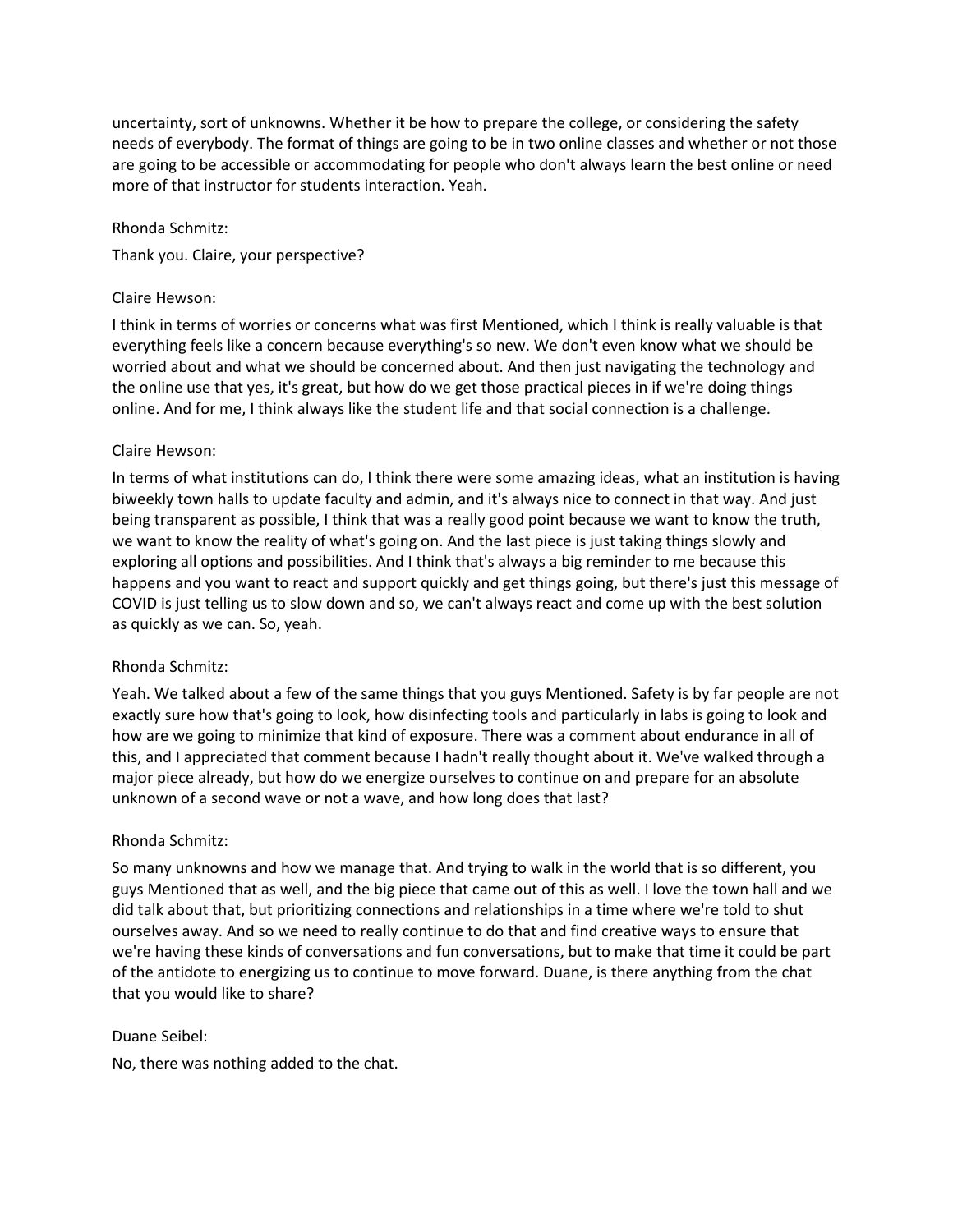# **Student Perspective**

### Rhonda Schmitz:

Okay. So thank you all for your voice, and so just so you know that this information for me at Selkirk anyways, I will be taking and condensing this information and sending this on to our leadership teams. Because I think that this is extremely valuable for us. So thank you so much for your participation.

## Bre Harwood:

Cool. Okay. So moving on, I wanted to sort of talk about the student perspective in this because, while it's really important to discuss things like mental health in time COVID, yes, I think it's also really important to like figure out some really key issues that are targeting students specifically. Broadly speaking, a lot of people right now are dealing with isolation, and anxiety, and fear, and mental health but actually digging deep into stuff, those are the causes that why students are struggling so much right now. I think we'll be able to actually create good action plans moving forward in order to start tackling and addressing these things. Just as a note, I'm going to be speaking very broadly. Students are a wide demographic of people and they all come from different lifestyles and well, life. They all have their own different concerns and problems. So I cannot speak for everybody, but I can speak for myself and a lot of the students, their voices that I've heard around me.

# **Student Experience**

### Bre Harwood:

Yeah. So if we go to the next slide here, sweet. Okay. So averagely, even before COVID, this is sort of the typical experience that a student may have going to school. Typically, students are putting themselves into massive debts. Which means they're often willing to put themselves through years of sometimes intense poverty just to get through their education, which leads them in some very precarious situations, whether that's unstable housing, or really bad or unhealthy roommates, financially, whatever that looks like. So often rely on friends or family or governments or the school services in order to just get their basic needs, like food. And I'm not even talking like healthier nutritional diets, I'm talking like Ramen and Mac and Cheese. All of this combined, is a huge risk for a student to take, especially in an economy that's making it really hard for people to get started or get anywhere in their lives.

### Bre Harwood:

Even with schooling, there are no guaranteed jobs and that's before COVID. So typically, students will create sort of a plan of action or strategies in order for them to allow them to survive through the college experience and then move on and hopefully create a better life for themselves. So, next slide please, thank you.

### **Students and COVID**

#### Bre Harwood:

Enter COVID, which has put a wrench and that's created some issues of anxieties that were already there. Isolation is really difficult for people who are relying on their support systems in order to survive and get those basic needs. People already in precarious life situations are hit really hard because they don't have anything to fall back on, whether that be finances or support, or however, that looks like.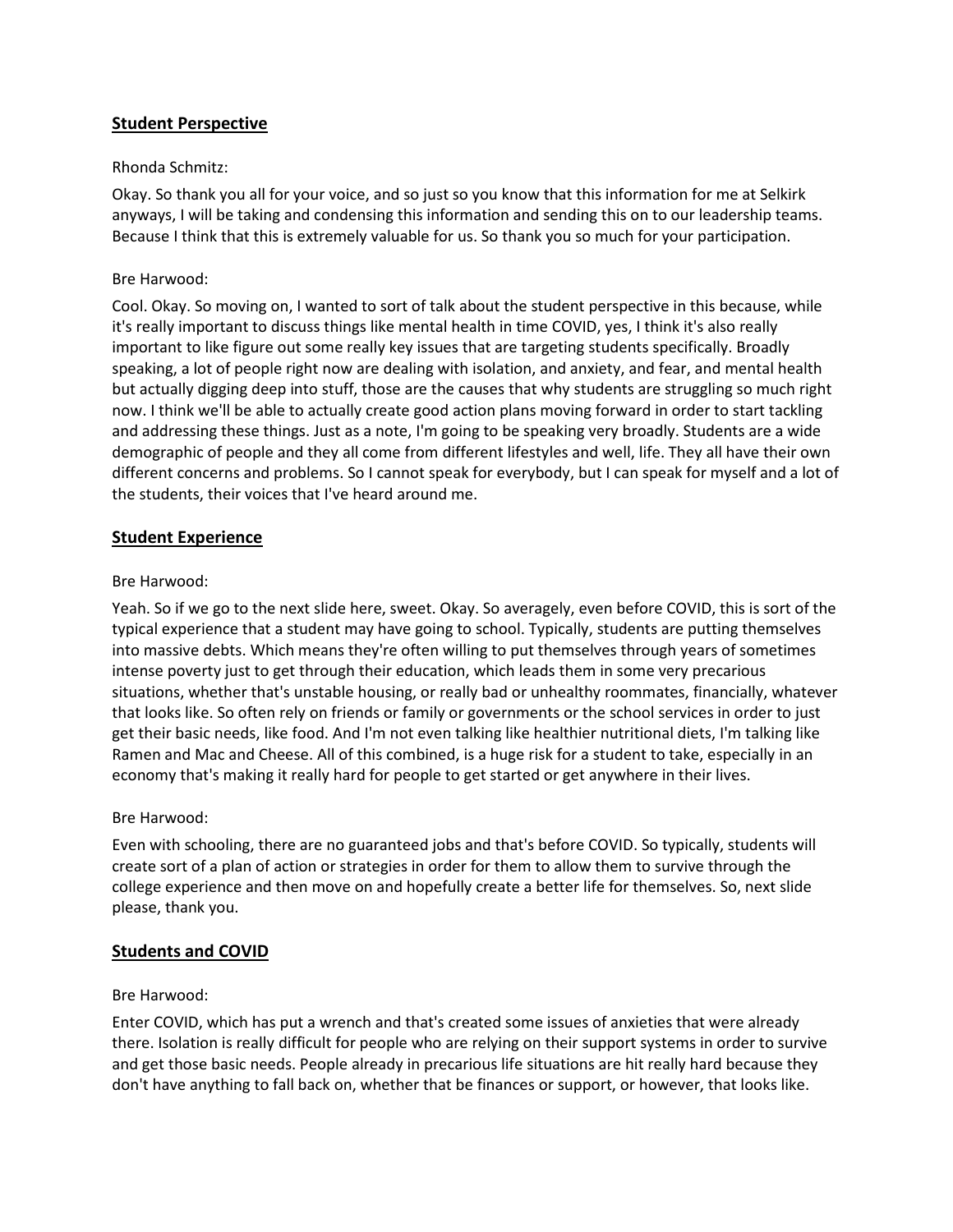Wide misconceptions about students all being lazy and not wanting to work or all living with their parents. It creates a general lack of support and an atmosphere of hostility.

#### Bre Harwood:

A lot of graduates aren't always able to find jobs in their field at the moment, and not only are they not making money to survive or pay off their loans, but they could be missing out on some valuable workplace experience. That could possibly hurt their careers in the long run, depending on what it is, of course. A lot of the plans that they put into place in order to survive through school, whether that be financially, mentally, emotional, et cetera, have really been compromised by this, which leads to a lot of anxiety and panic and uncertainty. I'm wrapped up in the nice little package of mental health issues.

### Bre Harwood:

A lot of people don't know how they're going to be able to continue their education while it's important, It seems less and less like a feasible possibility in their lives at this point. And this one was one that we sort of raised in our discussion, a lot of concerns about online classes. Well, there are a lot of people who struggled to learn online. A lot of other online classes aren't necessarily in a very accessible format. It's the exact same financial commitment, but not always the same quality or accessibility levels. So a lot of the risks put into education seem a little bit sketchy. It's not that just stressed out about COVID or family members being impacted or no jobs, now the entirety of sort of a future plan or goal or direction is somewhat questioned and becoming very unstable. So the next slide, please.

# **Potential Solutions**

### Bre Harwood:

Thank you. So I think it's really important to sit down and address some of those big concerns, because then we can actually like say, "Hey, this is the game plan, we've got it, it's solid." I think largely these opportunities come into the form of technology. Also, something that was raised. Technology to connect people for one, a lot of the isolation and fear or even frustration students feel with the institution, it can be combated when they're that sucks. I'm sorry if the video is freezing, hopefully, you can still hear me, okay. Yeah. So when students feel like they're actually hooked up and supported by a community behind them, I think this will make a big difference in their mental health, such as offering online services like yoga workouts, hobbies, webinars, or whatever. Okay. We'll try that.

### Bre Harwood:

You could do a lot of student-run, like give a lay or scavenger hunter things, anything that unites students together, and a common community that has their back. Same with creating an online forum or a Facebook page, where students can write their concerns or questions or offer help, but also be student-run maybe investing in more like group sessions of counseling or whatever else. Also, again, we discussed this technology to enhance learning. So there's always going to be people who can't learn online, that's fair. Not everybody works with every format, but there are with the technology at our disposal nowadays there are so many opportunities to utilize it in such an effective way to accommodate different learning styles, to appeal to visual kinesthetic audio, whatever those learning styles happen to be. In my educational journey so far, I have done a plumper of online classes, so there's probably seven or eight different institutions at this point.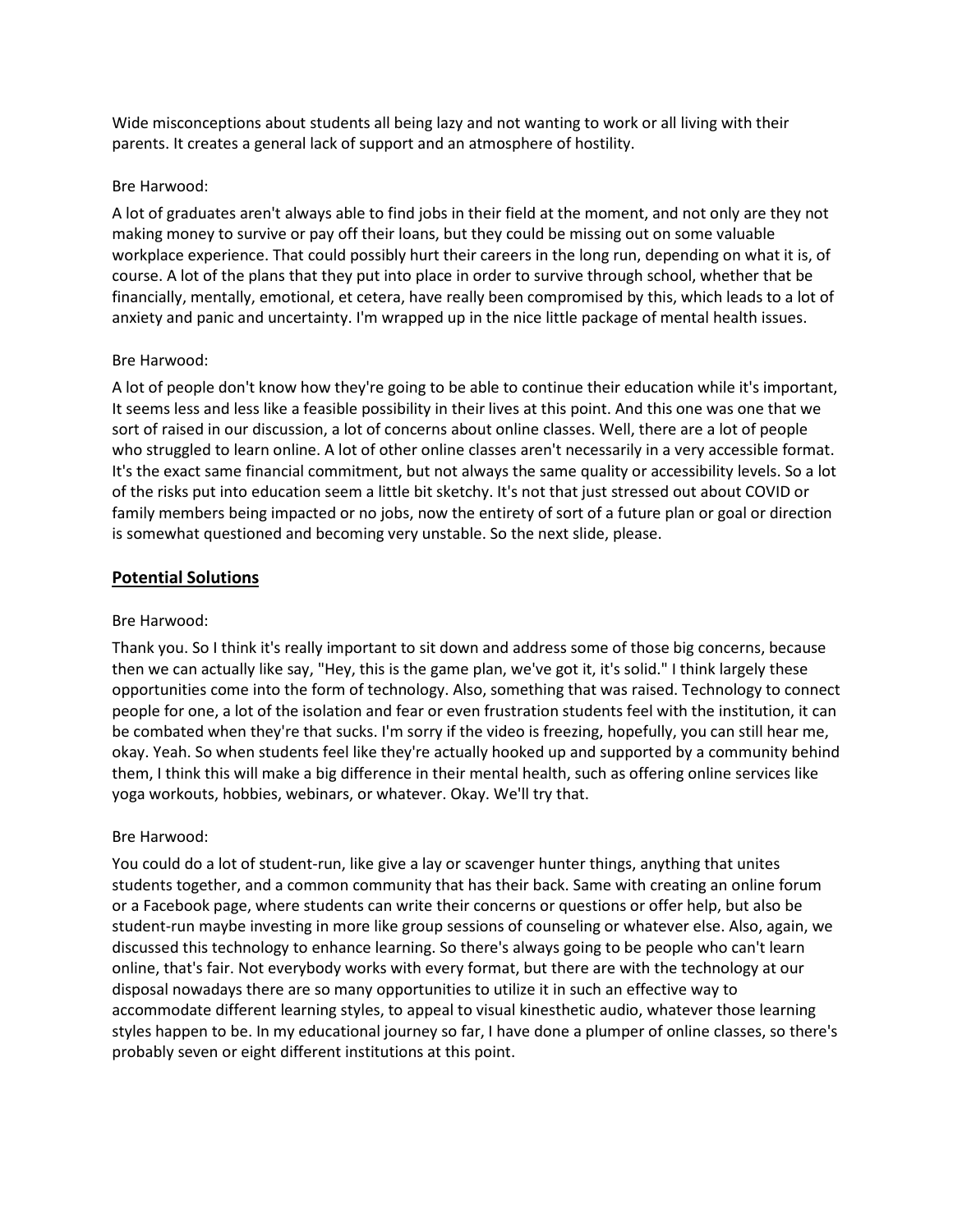## Bre Harwood:

Some of them have been really fantastic, I think with professor involvement and again, the appeal to different learning styles, but a lot of them tend to be just reading out of the textbook and answering pre-written questions, but there are so many opportunities now to create online classes that bring in a cohort or bring nature into the classroom or so those learning styles, adding different content abilities to that. And I think ultimately at the end of the day, it's really about bringing both groups together.

# Bre Harwood:

Cool, we've got this big table pulling up a pizza and a glass of wine and just having a discussion about what's going on, what these issues are and what we can do to move forward on both sides of the table, how we can work together to create a system that's even better than it was pre-COVID and sort of move it towards the future in terms of technology and advancement that way. Yeah, I would encourage you, especially if you're students continue writing your experiences, or your concerns in the chat, I think it's super-valuable to have your voice heard, and again, everybody bringing something to the table. And that's said, I think we're going to move on to the next slide if we can. And then we've got another little Menti pool, I believe this one is about using technology.

# **Group Poll Four**

# Bre Harwood:

Yeah. How can institutions support students, in and out of the classroom, with technology? Pick one platform for all classes. Nice, I like that. It's confusing when you have to switch between a bunch of them and learn different systems. Recording lectures, live discussions, then you get that auditory learning with it, right? Help with lending out equipment, providing online tutoring. Yes. There are a lot of people who struggle with technology. Connection, I like it. Space for computers. Yeah. That's solid. A lot of people don't have the technology to do online learning. So providing that I think would be very, very helpful. I'm moving so fast. There's some really, really cool ideas here. I really appreciate you guys for standing up and offering your two cents. I think that's really important.

# Claire Hewson:

Yeah. So if we go back to the main slides, I know maybe not everyone has finished writing. I just want to make sure that we finish right on time. We just have a couple of slides left. So this slide, I don't know if you guys have heard of Dr. Russ Harris, who is the author of The Happiness Trap. He created some amazing strategies of how to respond effectively to the coronavirus. And he goes through FACE COVID with a strategy for each letter. So if we press play, we can take a look at that.

# **FACE COVID: Dr. Russ Harris**

### Dr. Russ Harris:

When we face a crisis of any sort, fear and anxiety are inevitable, they are normal natural responses to any challenging situation infused with danger and uncertainty. FACE COVID is a set of practical steps for dealing with such situations. F, is for focus on what's in your control. You can't control what happens in the future. You can't control Coronavirus itself or the world economy or what other people do, and you can't magically control your thoughts and feelings. Fear, anxiety, and worry are inevitable, but you can control what you do here and now. So let's focus on that. A, is to acknowledge your thoughts and feelings. Silently and kindly acknowledge whatever is showing up inside you. Thoughts, feelings,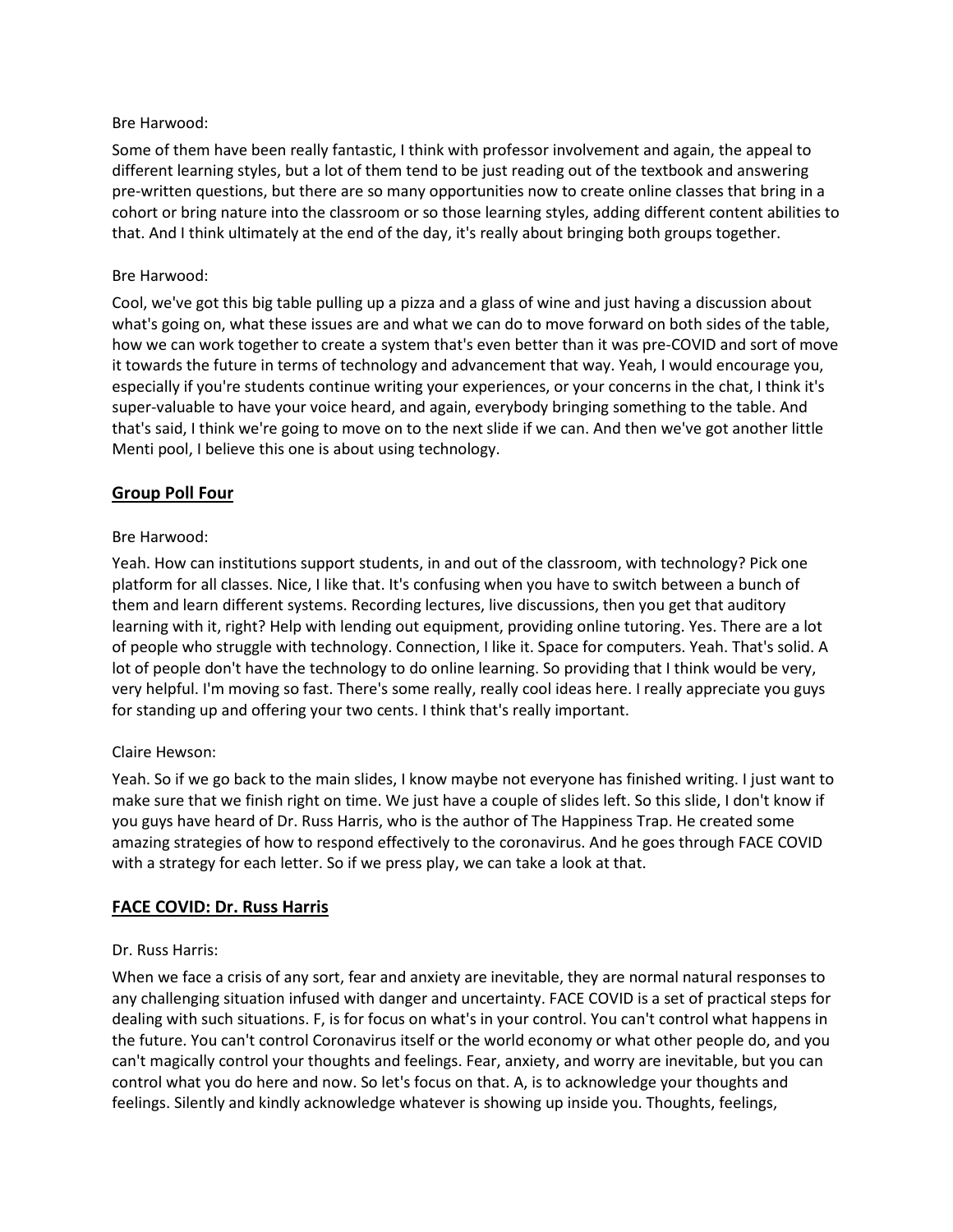emotions, memories, sensations, urges. With curiosity, notice what's going on in your inner world. You might say to yourself; I'm noticing feelings of anxiety or am having thoughts about getting sick, or I'm having feelings of loneliness.

## Dr. Russ Harris:

And as you continue acknowledging your thoughts and feelings bring in the next step, which is C, come back into your body. Find your own way of connecting with your physical body. For example, you might try slowly pressing your feet hard into the floor, or slowly pressing your fingertips together, slowly stretching your arms or your neck, or shrugging your shoulders or slowly breathing. And as you acknowledge your thoughts and feelings and come back into your body, then move to E, which is for engaging in what you're doing. Get a sense of where you are, here and now, and refocus your attention on the activity at hand. Notice five things you can see, five things you can hear. Notice what you can touch and taste and smell, notice what you are doing, and give your full attention to that activity.

# Dr. Russ Harris:

And then C is for committed action. This means effective action guided by your core values. Action you take because it's important to you, even if it brings up difficult thoughts and feelings. Of course, this includes following official guidelines on what to do during this crisis. But in addition, ask yourself regularly, "What can I do right now? No matter how small it may be, that improves life for myself or others I live with or people in my community," And whatever the answer is, do it and engage in it fully.

# Dr. Russ Harris:

O, is for opening up. This means making room for difficult feelings and being kind to yourself. As this crisis unfolds, we'll all feel fear, anxiety, anger, sadness, guilt, loneliness, and so on. We can't stop these painful feelings from arising, but we can open up and make room for them to acknowledge they are normal. Allow them to be there even though they hurt and treat ourselves kindly. Consider what kind words you can say to yourself and kind things you can do for yourself to help you cope with this suffering.

### Dr. Russ Harris:

V, is for values. Committed action should be guided by your core values. What do you want to stand for in the face of this crisis? What sort of person do you want to be as you go through this? How do you want to treat yourself and others? Your values might include love, respect, humor, patience, courage, honesty, caring, openness, kindness, compassion, or numerous others. Look for ways to sprinkle your values into your day and let them guide and motivate your actions.

### Dr. Russ Harris:

I, is to identify resources. Identify resources for help, assistance, support, and advice. This includes friends, family, neighbors, health professionals, and emergency services. Make sure the emergency hotline, phone numbers, including those for psychological help if required.

### Dr. Russ Harris:

D, is for disinfect and distance. Remember to disinfect regularly, and practice physical distancing for the greater good of your community. Please run through the steps of FACE COVID as often as you can, for the benefit of yourself, your loved ones, and all the people in your community.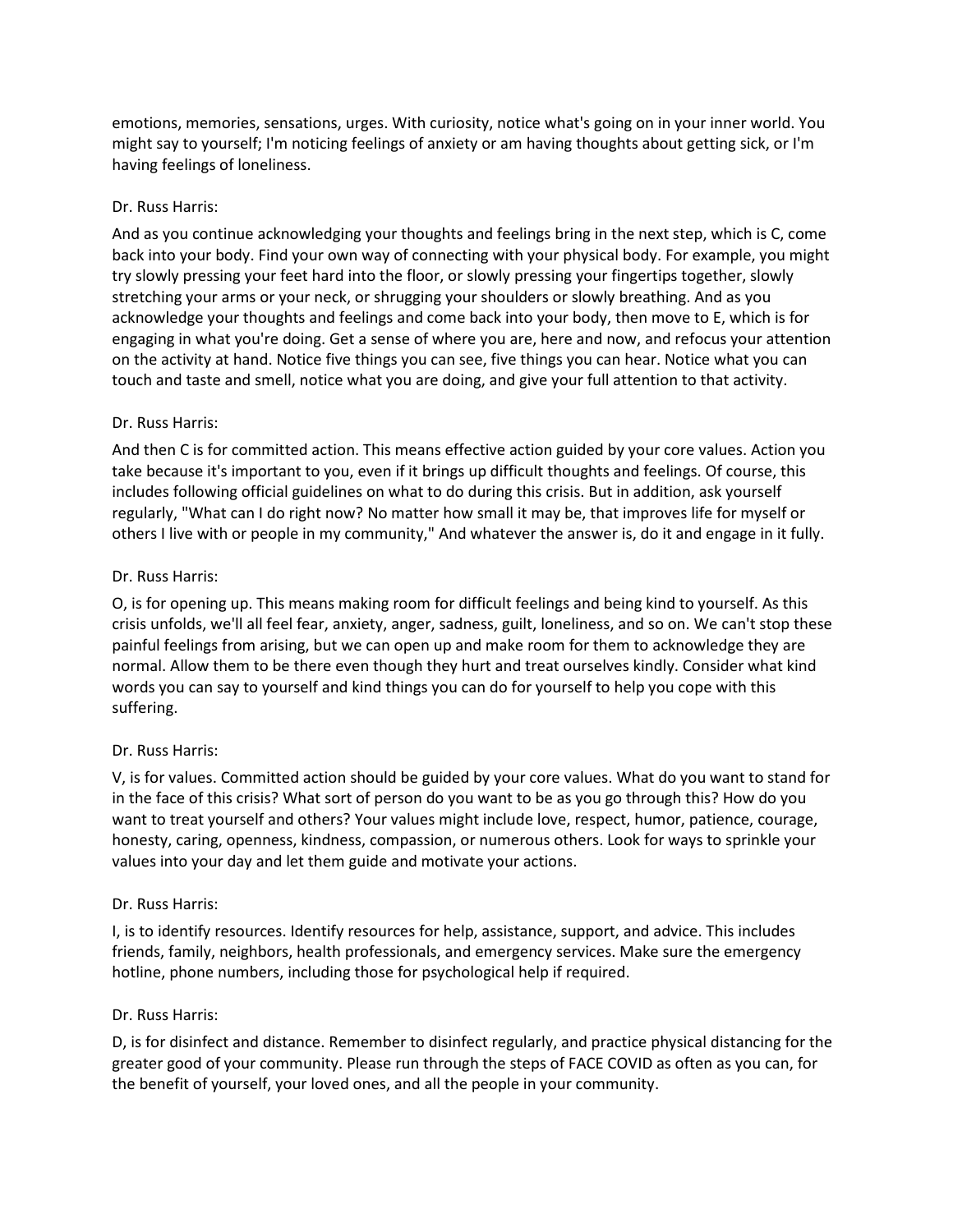I absolutely love that video. I've seen it so many times and I seem to learn something new every single time. I think what we'll do is we'll just skip the poll for this one, I wanted to hear what's one of those strategies you've been using already or what would be most useful. So feel free to just say that in the chat. I really liked the one about your core values because I think sometimes, I find that I can lose myself and it just reminds me that my committed action is being directed by my core values, and I want to think about who I am as a person and what I want to present to the world. So feel free in the chat to write down a strategy that you learned that you think would be useful or something most useful. And then we can just go to the next slide. We'll just skip the Menti.

# **Helpful Resources**

### Claire Hewson:

So I just wanted to leave this link here, I know there are always so many links out there and it can feel so overwhelming, but through healthlinkbc.ca, it's a hub for a whole bunch of different information. There's a link for parents and children, and there's probably about 10 different links within that. There're links for adult or aging adults. So I wanted to share this because I thought it was a really nice central place to find information. And then if it goes to the next slide, I think it's just questions. So for the last four minutes, I just wanted to open it up to anyone, it doesn't necessarily need to be a question for me. It could be a question for Bre, our student, it could be a question for Rhonda. So yeah, I'll just open it up to everyone, and thank you for sharing in the chat. It's really nice to hear what people thought was most useful.

### Rhonda Schmitz:

Well, if people are writing, I just want to Mention, I saw in there someone said they liked being open to accepting the fear and just saying there it is. And it's a really wonderful thing. You can actually thank your body for having that fear and that concern and just let it know, I'm going to take care of that because it's on hyper-alert. So thank your body, it's telling you something sometimes when we pretend it's not there, it aggravates and gets worse. So just acknowledging it, thanking it, and saying, "I'm going to take care of that now." And you can have that little private conversation. You might want to do that in your head, not outside. And it's really helpful to sort of like acknowledge it and let yourself know that you will carry on.

### Claire Hewson:

Yeah. And it's interesting the way that when you're talking about feelings, you're not saying that I'm sad or I'm scared, you're saying that I'm feeling sad or that I'm feeling scared and it externalizes it in some way, so you're not fully taking it on. I just want to invite everyone for questions. I don't know, Bre or Rhonda, we'll just wait for questions, but is there anything else on your end that you want to Mention?

### Claire Hewson:

Well, Duane, should we close it there? I just want to extend a big, thank you. That video, you can simply Google online too, if you want to share that with colleagues or share that with students and I know you guys can get your afternoon nap during this webinar, we made you participate and just thank you for being engaged because it wouldn't be the same without it.